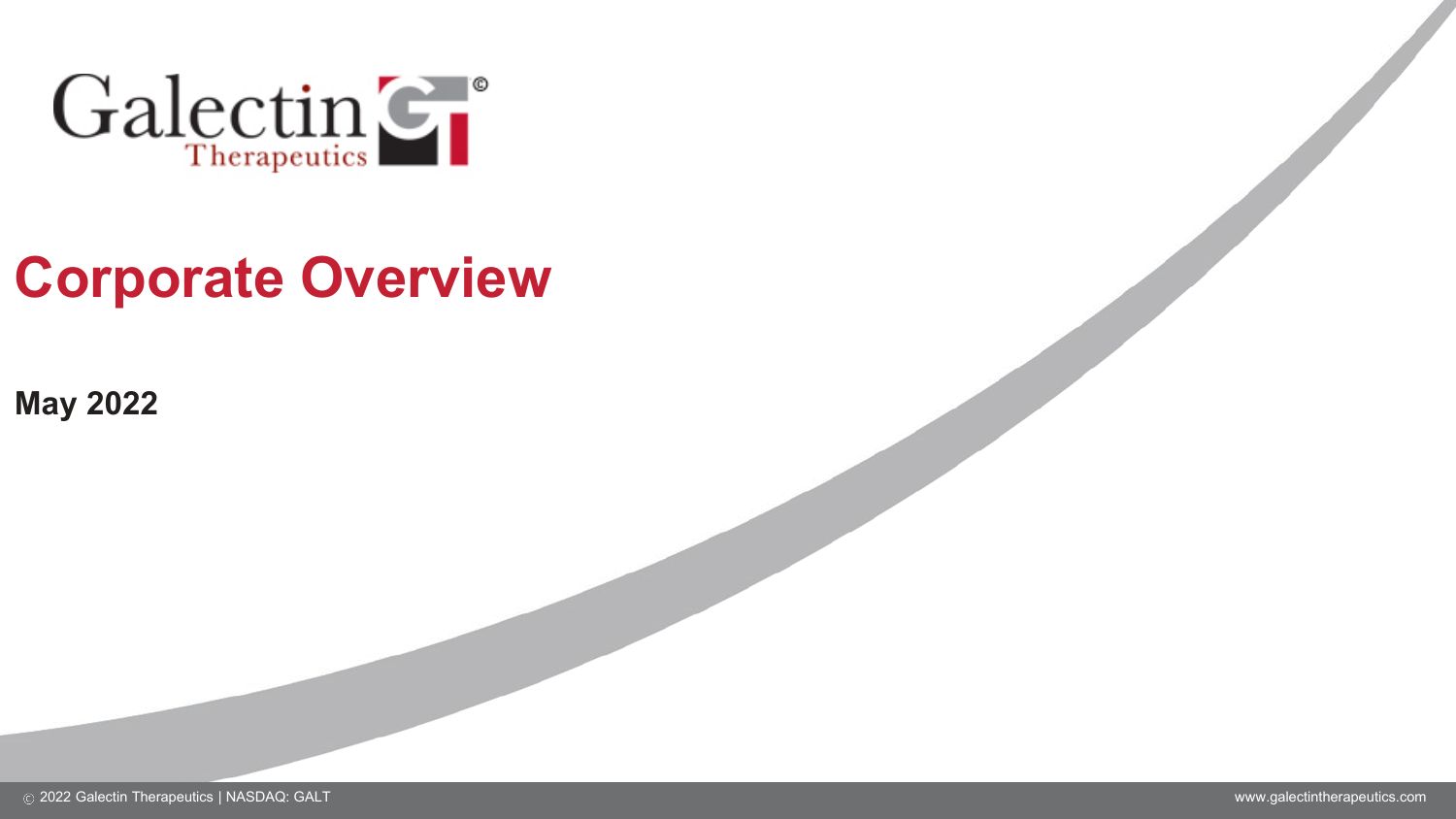### **Forward-looking statements**

This presentation contains, in addition to historical information, forward-looking statements within the meaning of the Private Securities Litigation Reform Act of 1995. These statements relate to future events or future financial performance and use words such as "may," "estimate," "could," "expect" and others. They are based on our current expectations and are subject to factors and uncertainties that could cause actual results to differ materially from those described in the statements.

These statements include those regarding potential therapeutic benefits of our drugs, expectations, plans and timelines related to our clinical trials, supporting activities, potential partnering opportunities and estimated spending for 2022 and beyond. Factors that could cause our actual performance to differ materially from those discussed in the forward-looking statements include, among others, our trials and supporting CMC information may be impacted by COVID-19.

We may experience delays in our trials, which could include enrollment delays. Future phases or future clinical studies may not begin or produce positive results in a timely fashion, if at all, and could prove time consuming and costly. Plans regarding development, approval and marketing of any of our drugs are subject to change at any time based on the changing needs of our company as determined by management and regulatory agencies. Strategies and spending projections may change. We may be unsuccessful in developing partnerships with other companies or obtaining capital that would allow us to complete our clinical trials or further develop and/or fund any future studies or trials.

To date, we have incurred operating losses since our inception, and our future success may be impacted by our ability to manage costs and finance our continuing operations. For a discussion of additional factors impacting our business, see our Annual Report on Form 10-K for the year ended December 31, 2021, and our subsequent filings with the SEC. You should not place undue reliance on forward-looking statements. Although subsequent events may cause our views to change, we disclaim any obligation to update forward-looking statements. 2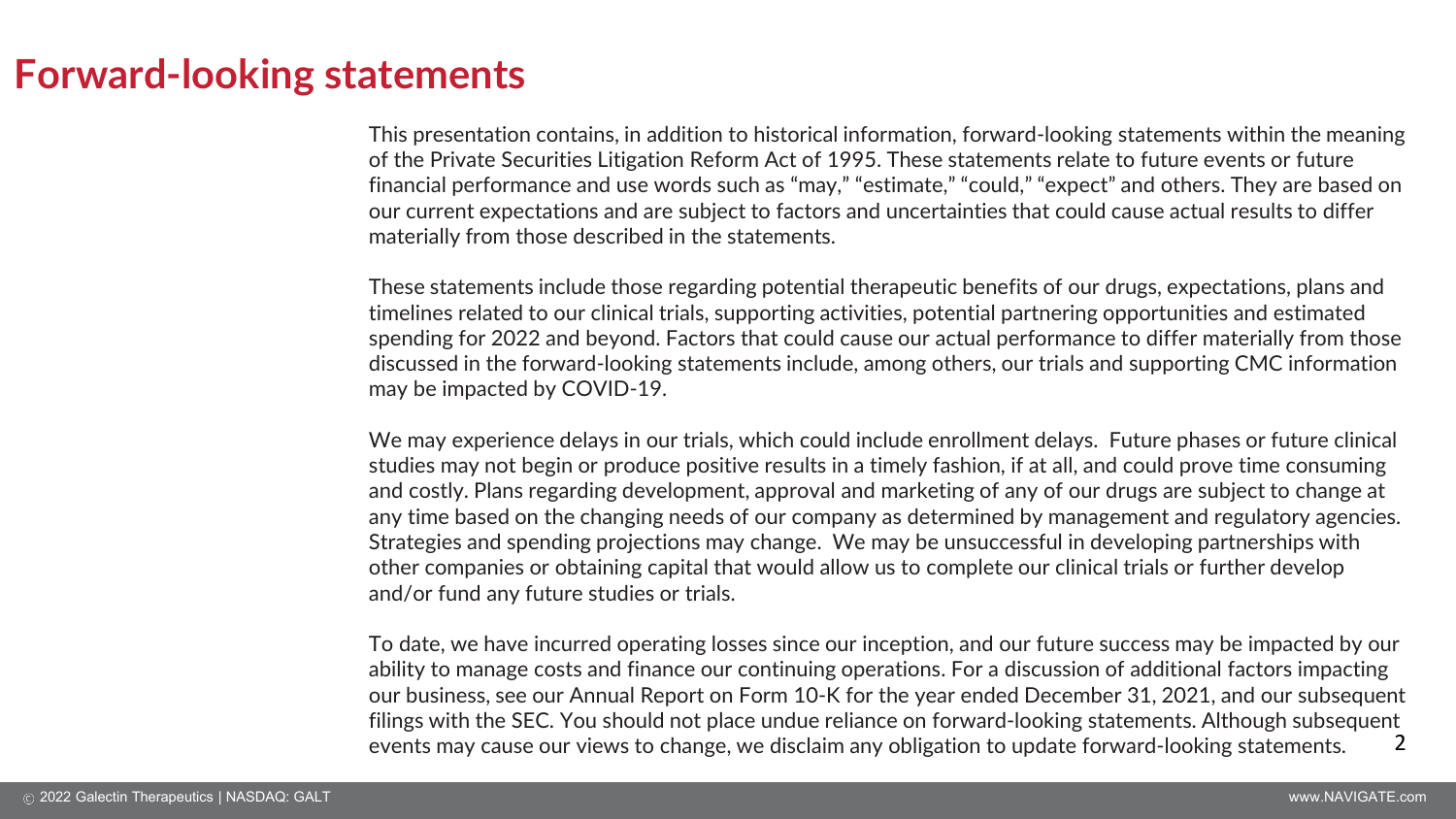### **Galectin Overview**

- Conducting an adaptively-designed Phase 2b/3 trial of **belapectin**, a potent galectin-3 inhibitor, for the prevention of esophageal varices in NASH cirrhosis (NAVIGATE)
- Strong, experienced management team
- **Belapectin** is a novel galectin-3 inhibitor that targets macrophages (a key driver in cirrhosis) and may improve multiple fibrotic diseases
- **Belapectin** efficacy observed in animal models and Phase 2 trial (NASH-CX)
- NASH-CX in patients with compensated cirrhosis and portal hypertension demonstrated that **belapectin** prevented the development of new esophageal varices in a population with a high degree of clinical unmet need with no available therapies and few in development
- **Belapectin** in combination with PD-1 inhibitor showed encouraging clinical response rate in difficult to treat cancers (e.g. head and neck cancer)
- **Belapectin** has a robust IP portfolio
	- Composition of matter for complex carbohydrates and/or methods of use in treatment of fibrosis, in combination cancer immunotherapy and other indications
	- Patent applications filed for small molecule galectin-3 inhibitors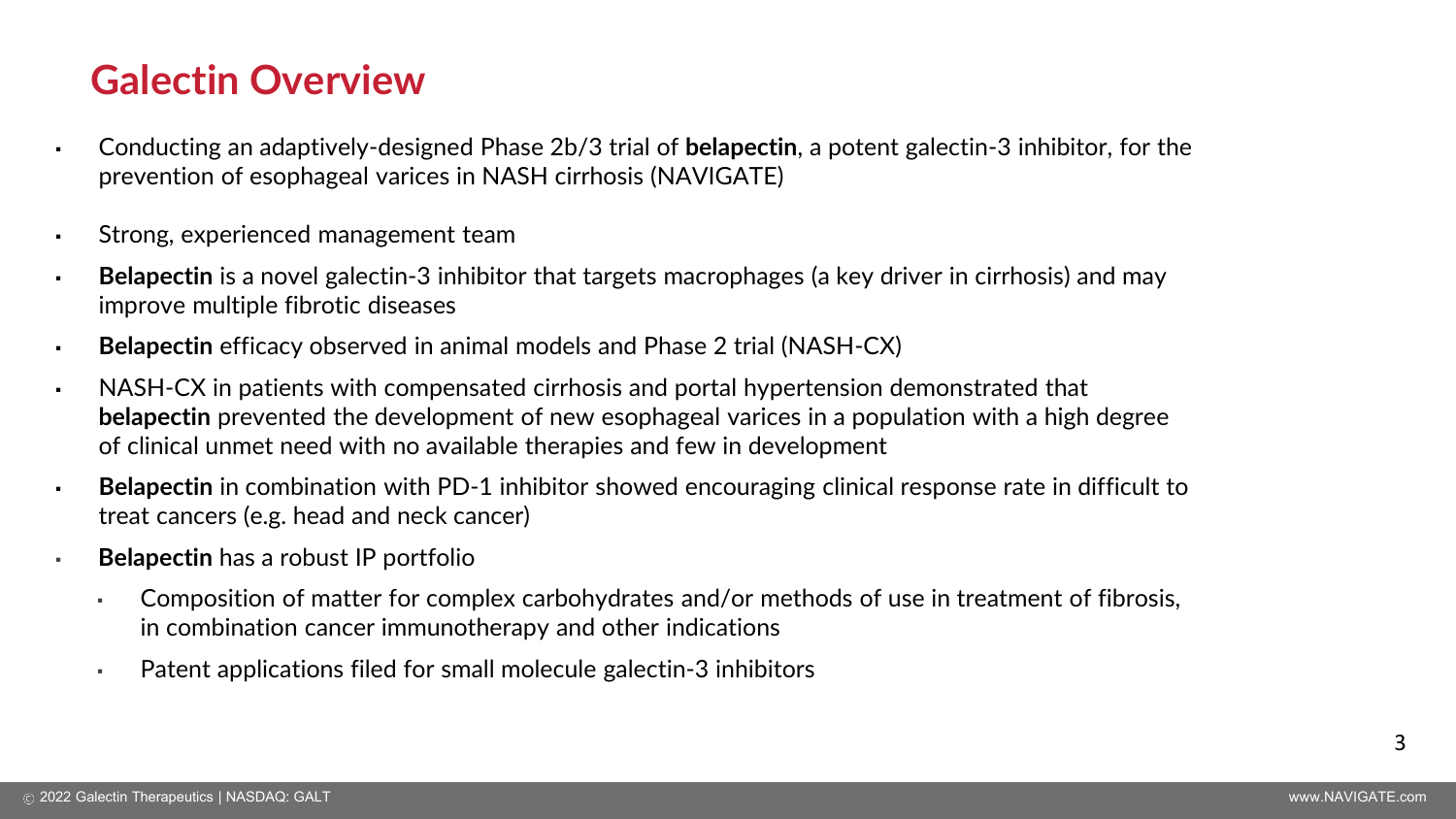## **For a drug developer pre-cirrhotic NASH and NASH cirrhosis are different fields**



#### **The only way forward is to think outside the box: innovate or stagnate !**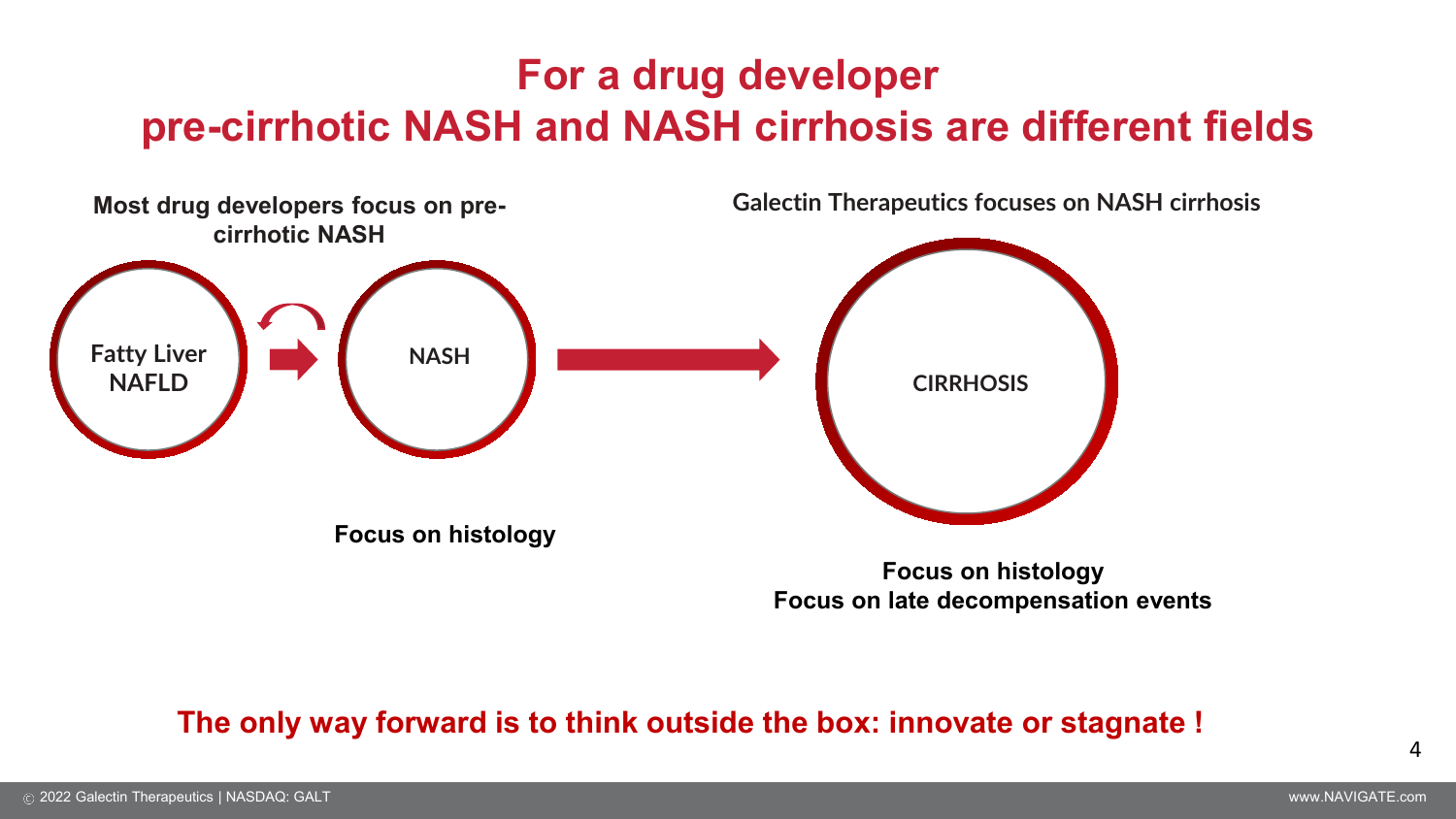# **The drug developer dilemma in cirrhosis: when to intervene?**



#### **<sup>1</sup> HVPG: Hepatic Venous Pressure Gradient**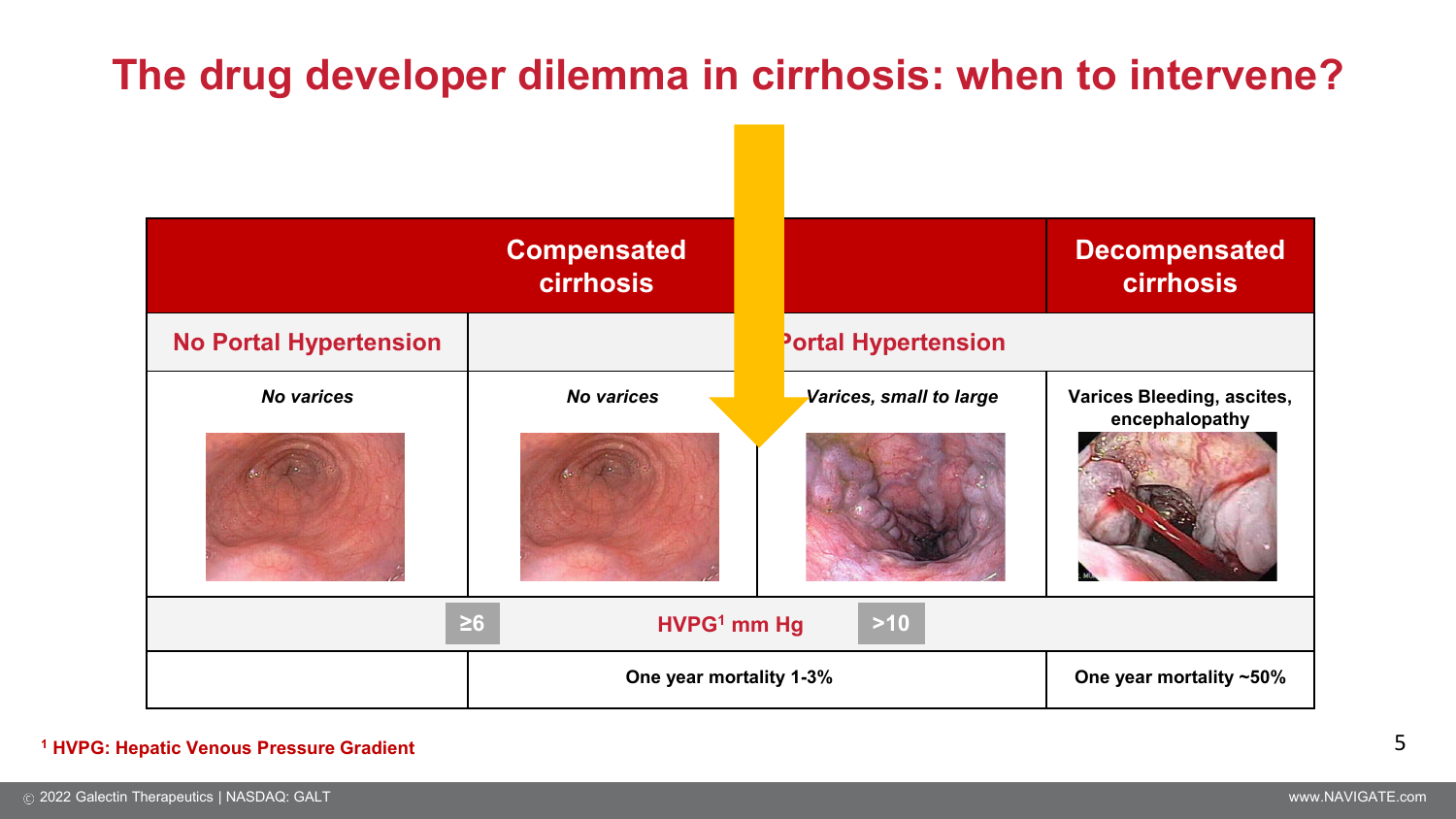# **The galectin-3 'fibrosome' and the role of activated macrophages**

**Galectin-3 binds to glycoproteins and form a lattice structure on cell surface and the inflammatory tissue microenvironment**

**Galectin-3 expression is up-regulated in human fibrotic liver disease, and disruption of Galectin-3 can markedly reduce liver fibrosis**



**Activated liver macrophages stained with galectin-31**

1 Curtesy of Dr. Z. Goodman  $\overline{\mathbf{6}}$ 

#### Central role of Gal-3 in multiple pathological processes

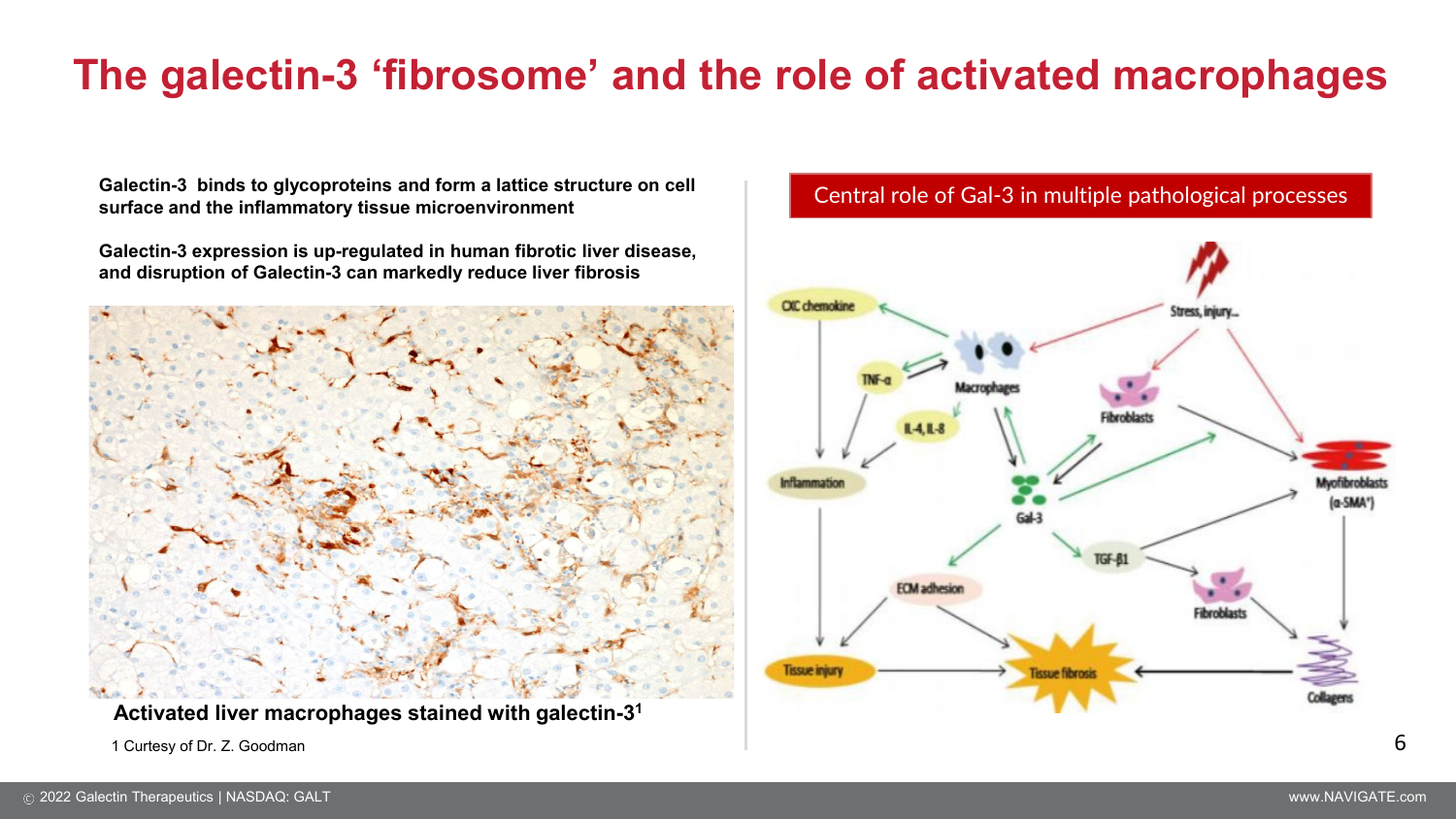# **Schematic representation of Galectin-3 a HEAD, with carbohydrate recognition domains, and a TAIL**



#### **Belapectin binding sites**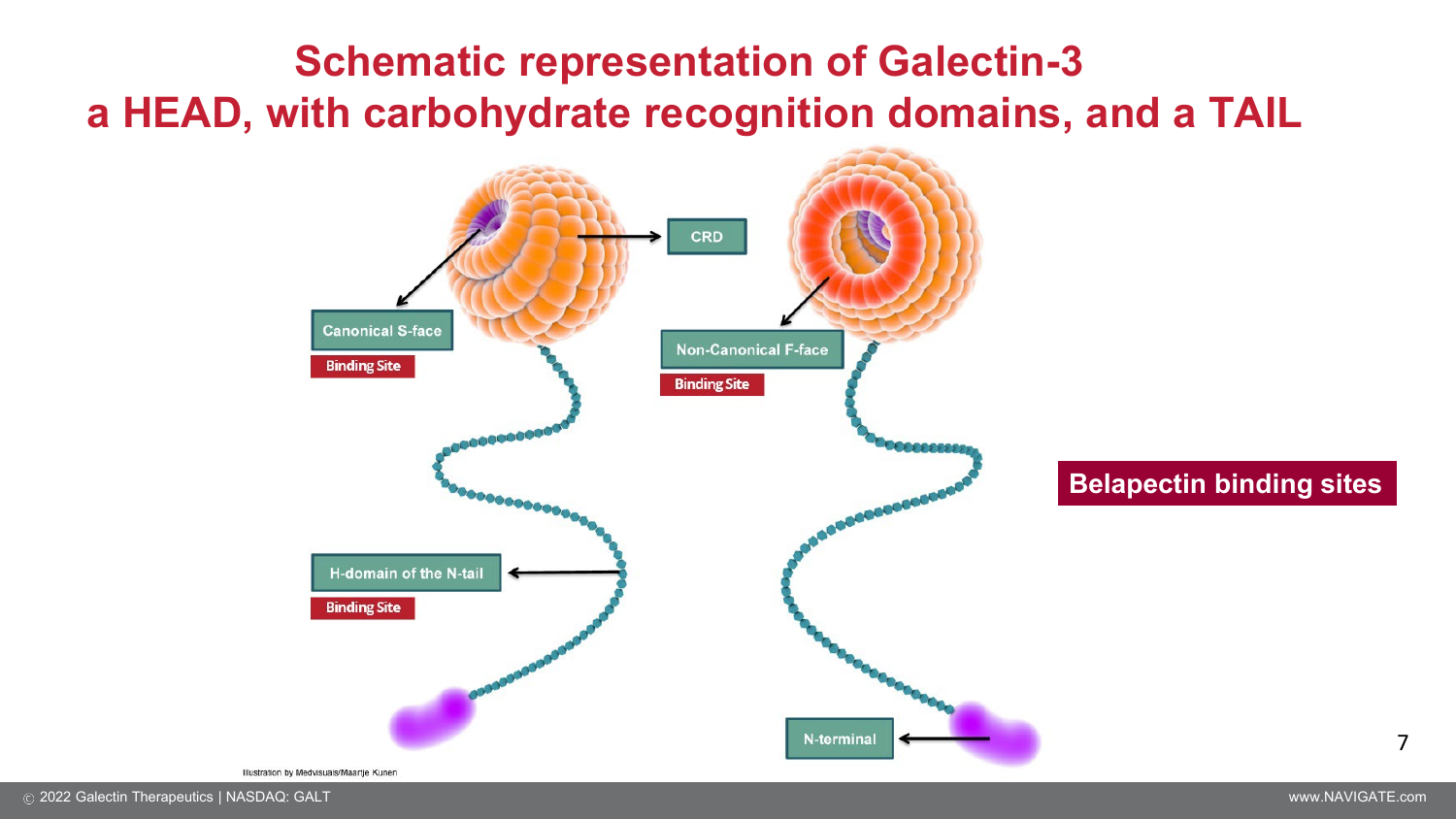### **Galectin-3: conformation and polymerization**



Illustration by Medvisuals/Maartje Kunen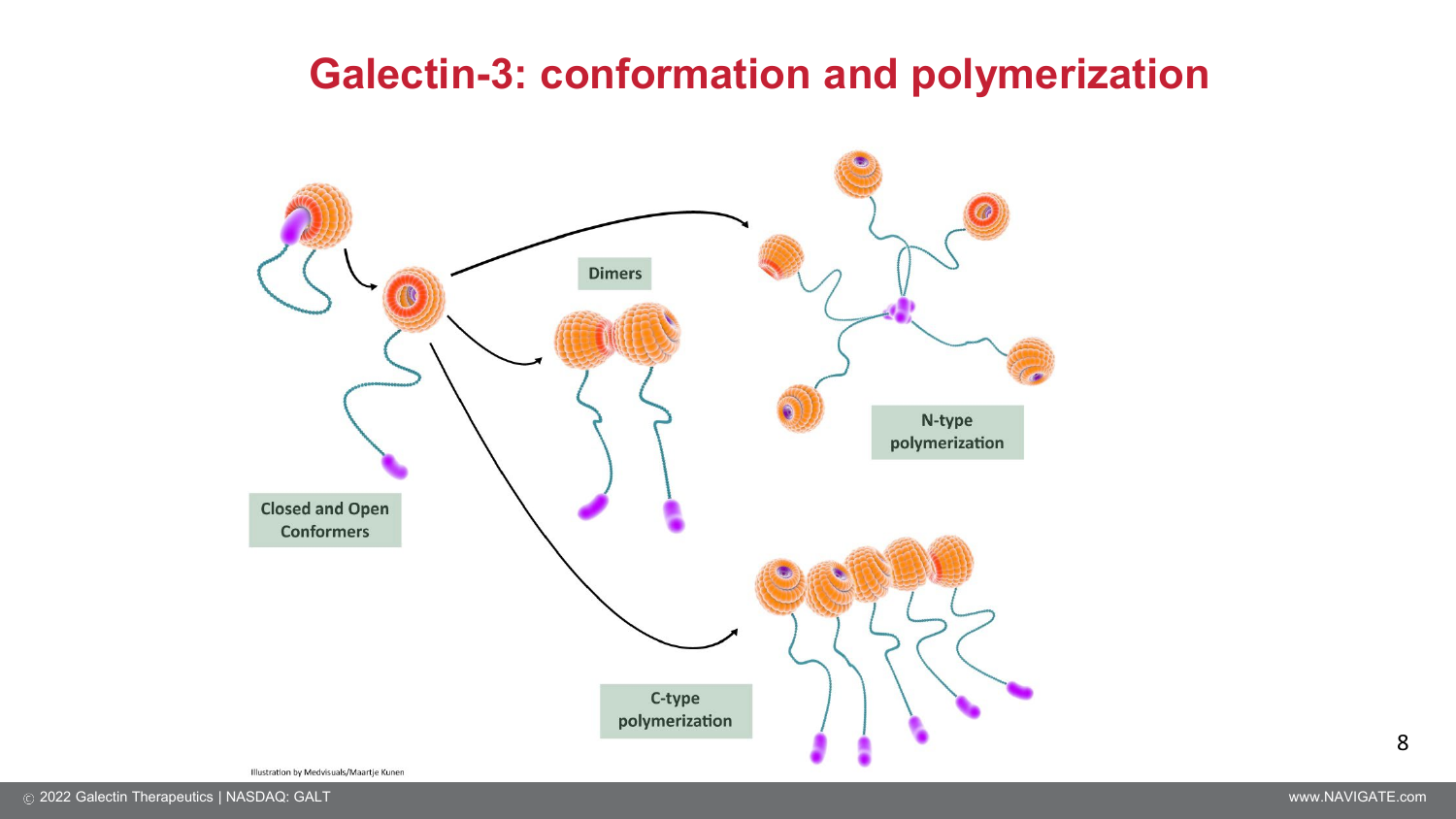### **Belapectin a complex carbohydrate drug that inhibits galectin-3**

- **In animal models of NASH (streptozotocin High-Fat Diet mice1) and fibrosis (thioacetamide treated rats2) belapectin was associated with:**
	- Decreases galectin-3 staining and galectin-3 expression in macrophages
	- Decreases NAFLD Activity Scores
	- Decreases collagen-1 expression, decreases hepatic collagen deposition (Sirius red), and decreases hepatic fibrosis (Ishak)

#### ▪ **In toxicology studies, including monkeys, belapectin:**

- Was well tolerated at high doses
- Accumulated in macrophages with a residence time longer than in plasma
- **Belapectin was well tolerated and appeared safe in phase 1 and phase 2 clinical studies**
	- Carbohydrate-based molecules degraded by natural processes
	- No adverse safety signal identified
	- In a large phase 2 study with one year of biweekly infusion: dropout rate of 6%
	- Belapectin exposure does not appear to increase with higher degree of hepatic insufficiency
- **The phase 2 NASH cirrhosis study provided a proof of concept for efficacy, for the choice of a relevant clinical outcome (prevention of varices), and dose range selection**

<sup>1</sup> PLOS One 2013;8:e83481 2 PLOS One 2013;8:e75351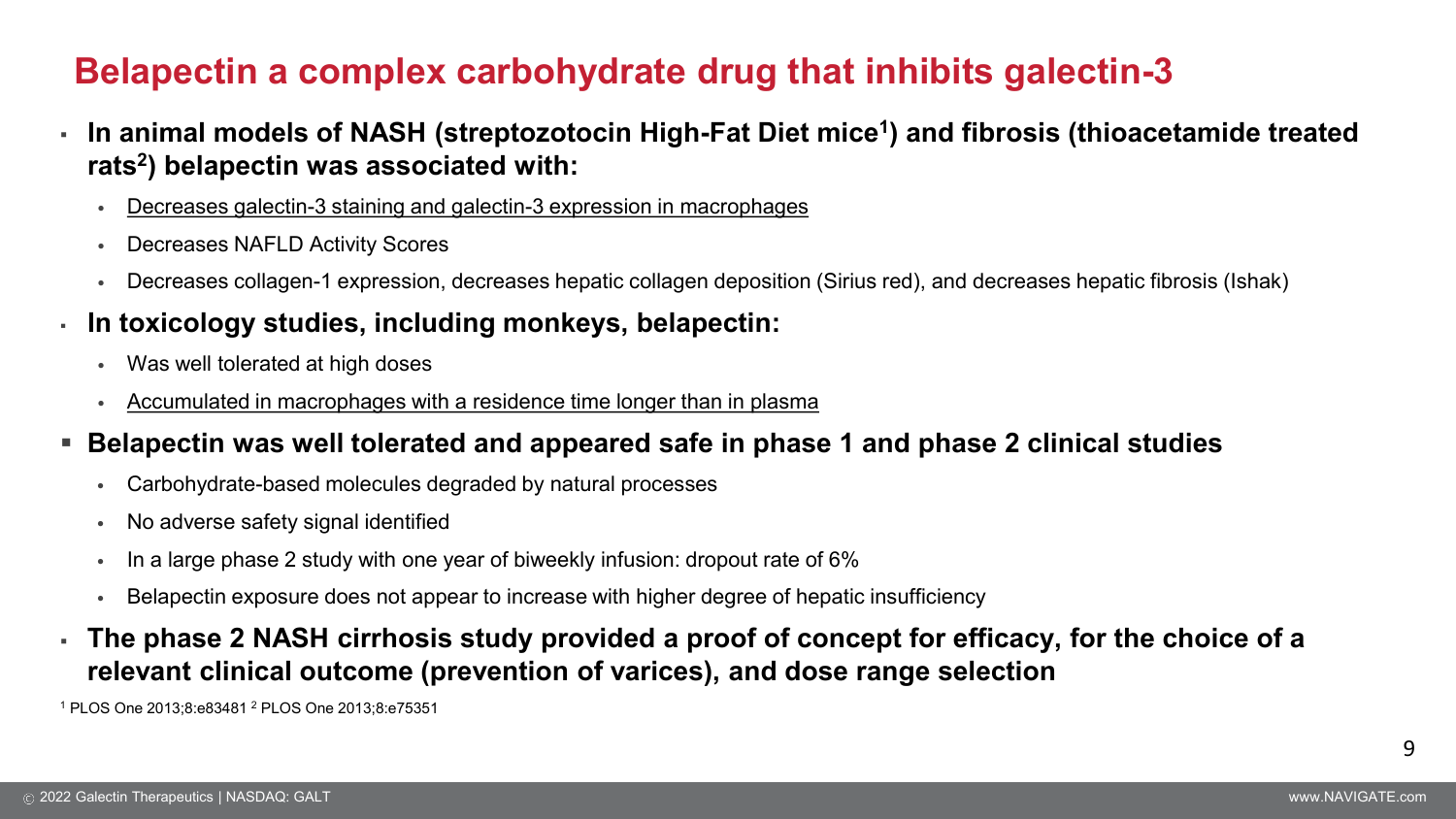### **Randomized, double-blind, placebo-controlled phase 2b 162 NASH cirrhosis patients<sup>1</sup>**

| <b>Design</b>                                                                                                   |                                    |                                                          |              |                                  |           |  |
|-----------------------------------------------------------------------------------------------------------------|------------------------------------|----------------------------------------------------------|--------------|----------------------------------|-----------|--|
| <b>Major inclusion criteria</b>                                                                                 |                                    |                                                          |              | <b>Dosing and administration</b> |           |  |
| NASH cirrhosis (biopsy)<br>$\circ$<br>$\circ$<br>Portal Hypertension: $HVPG^2 \ge 6$ mmHg<br>$\circ$<br>$\circ$ |                                    | No cirrhosis complications<br>No varices/varices (50:50) |              | Every other<br>week              |           |  |
| <b>Endpoints</b>                                                                                                |                                    | <b>Baseline</b>                                          | Week 54      | infusion $\times$ 26             |           |  |
| <b>Primary endpoint</b>                                                                                         | Portal pressure: HVPG <sup>2</sup> |                                                          | $\checkmark$ |                                  |           |  |
| <b>Secondary endpoints</b>                                                                                      | Liver biopsy                       | $\checkmark$                                             | $\checkmark$ | <b>Treatment</b>                 | #Patients |  |
|                                                                                                                 | <b>Varices (Endoscopy)</b>         | $\checkmark$                                             | $\checkmark$ | Placebo                          | 54        |  |
|                                                                                                                 |                                    |                                                          |              | Belapectin 2 mg/kg LBM           | 54        |  |
|                                                                                                                 | <b>Cirrhosis decompensation</b>    |                                                          | $\checkmark$ | Belapectin 8 mg/kg LBM           | 54        |  |
| LBM - Lean Body Mass                                                                                            |                                    |                                                          |              |                                  |           |  |

<sup>1</sup> Chalasani et al. Gastroentrol 2020;158:1334-45

2 HVPG = Hepatic Venous Pressure Gradient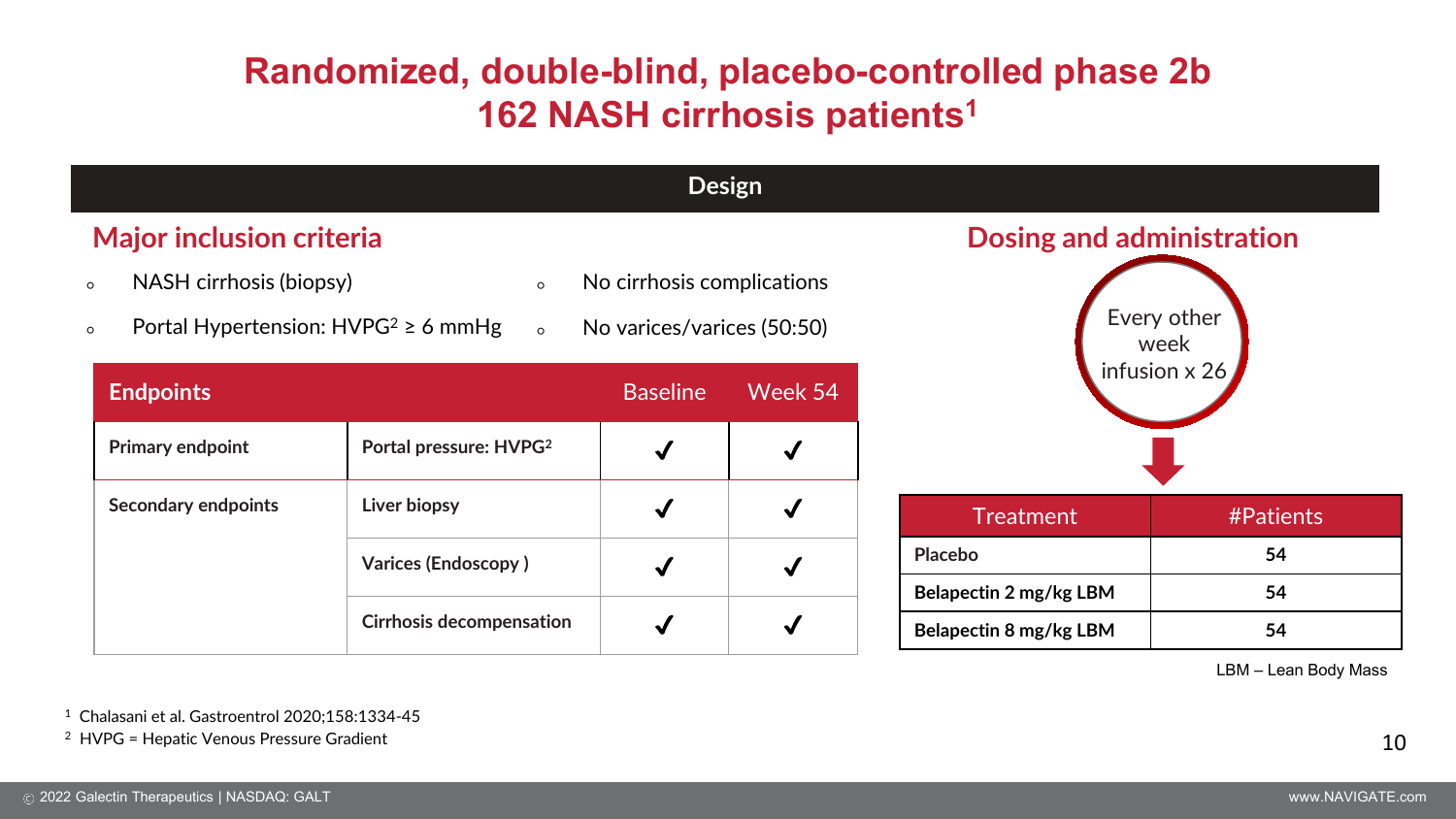### **In patients without varice, belapectin 2 mg/kg LBM showed a statistically significant reduction in HVPG from baseline to week 54**

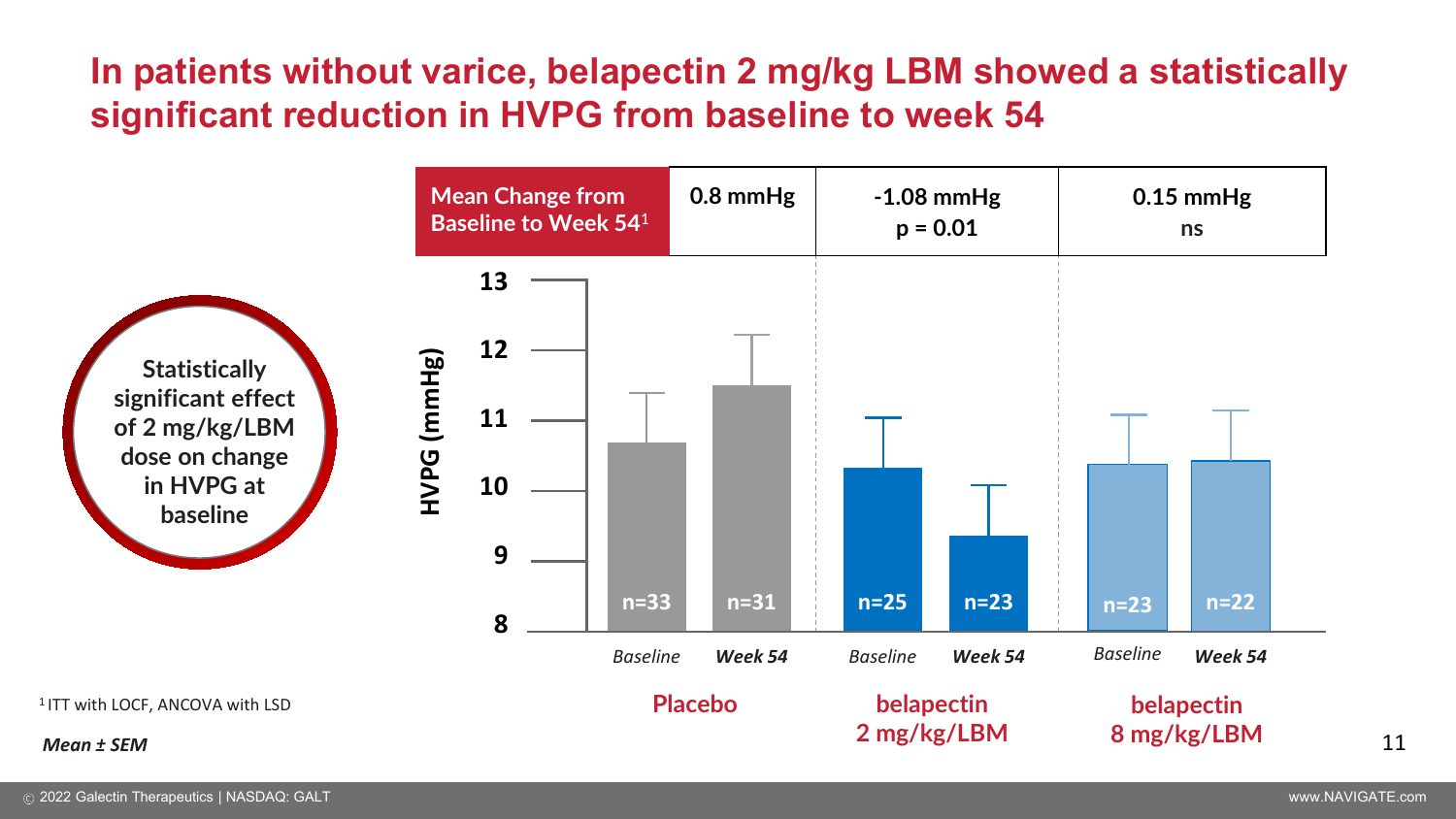### **Significantly fewer new varices on belapectin** *vs* **placebo No patients on 2 mg/kg.LBM developed new varices**

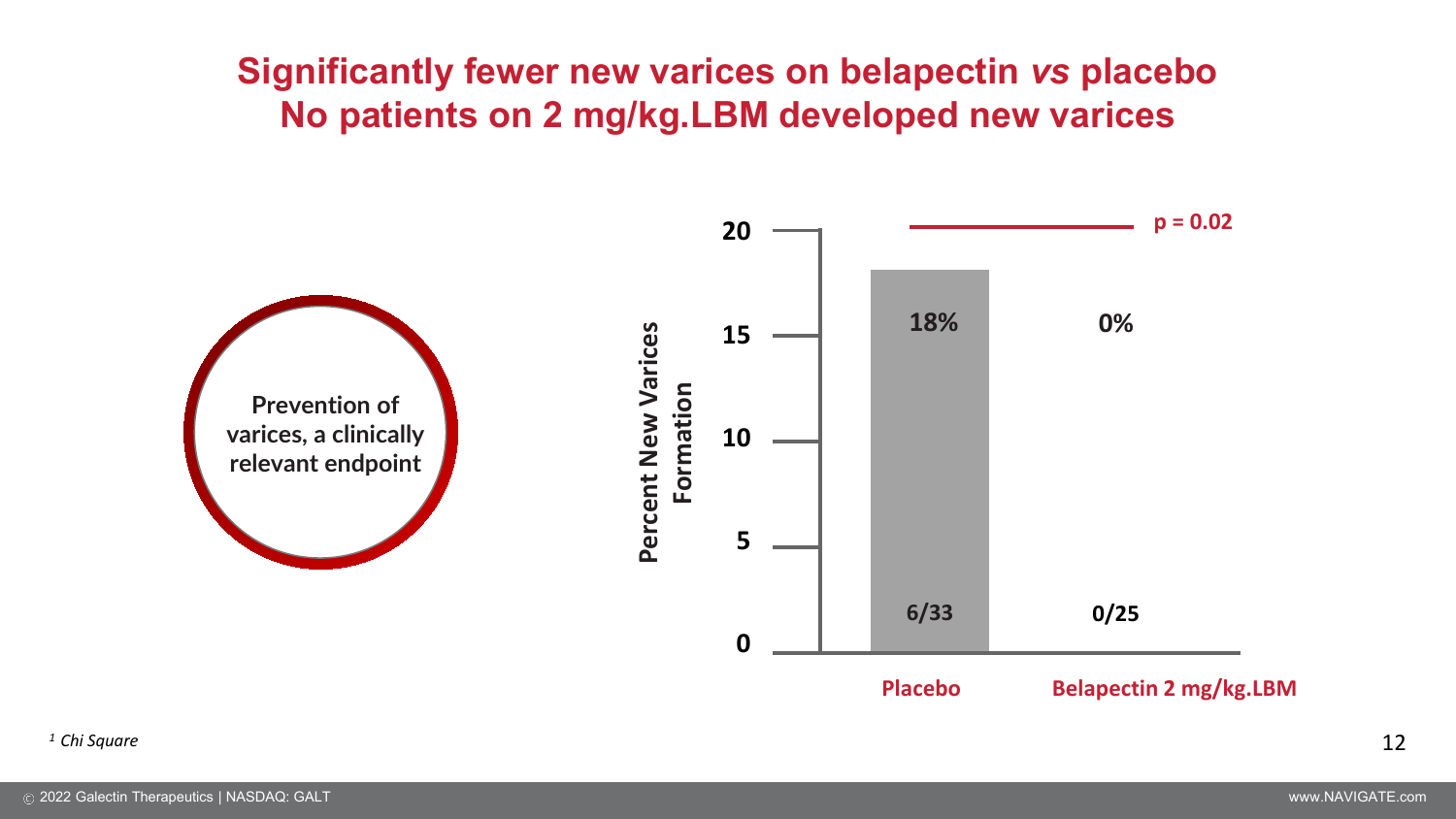### **Belapectin demonstrated efficacy on a clinically meaningful endpoint where no current therapies exist**

- **Portal hypertension is a deleterious consequence of cirrhosis**
	- The dichotomy between compensated and decompensated cirrhosis is too restrictive and simplistic
	- What matters is whether portal hypertension is present or not
	- Increased portal pressure is associated with increased risk of decompensation and mortality
	- The increase in risk is a continuum of the same mechanism of action
	- Esophageal varices are the first clinical expression of portal hypertension, precede other complications of cirrhosis
- **For patients with portal hypertension who have not yet developed varices, there are no specific therapies available**
	- For a liver drug, the earlier the intervention to treat portal hypertension the more chance to be successful
	- Beta-blockers are for advanced portal hypertension (extra-hepatic vascular component)
	- Practice guidelines do not recommend beta-blockers for the prevention of esophageal varices
- **The phase 2 study provided a proof of concept for efficacy and for selecting the prevention of esophageal varices as a relevant clinical efficacy outcome**
- **Belapectin was safe and well tolerated in phase 2, at doses up to 8 mg/kg LBM**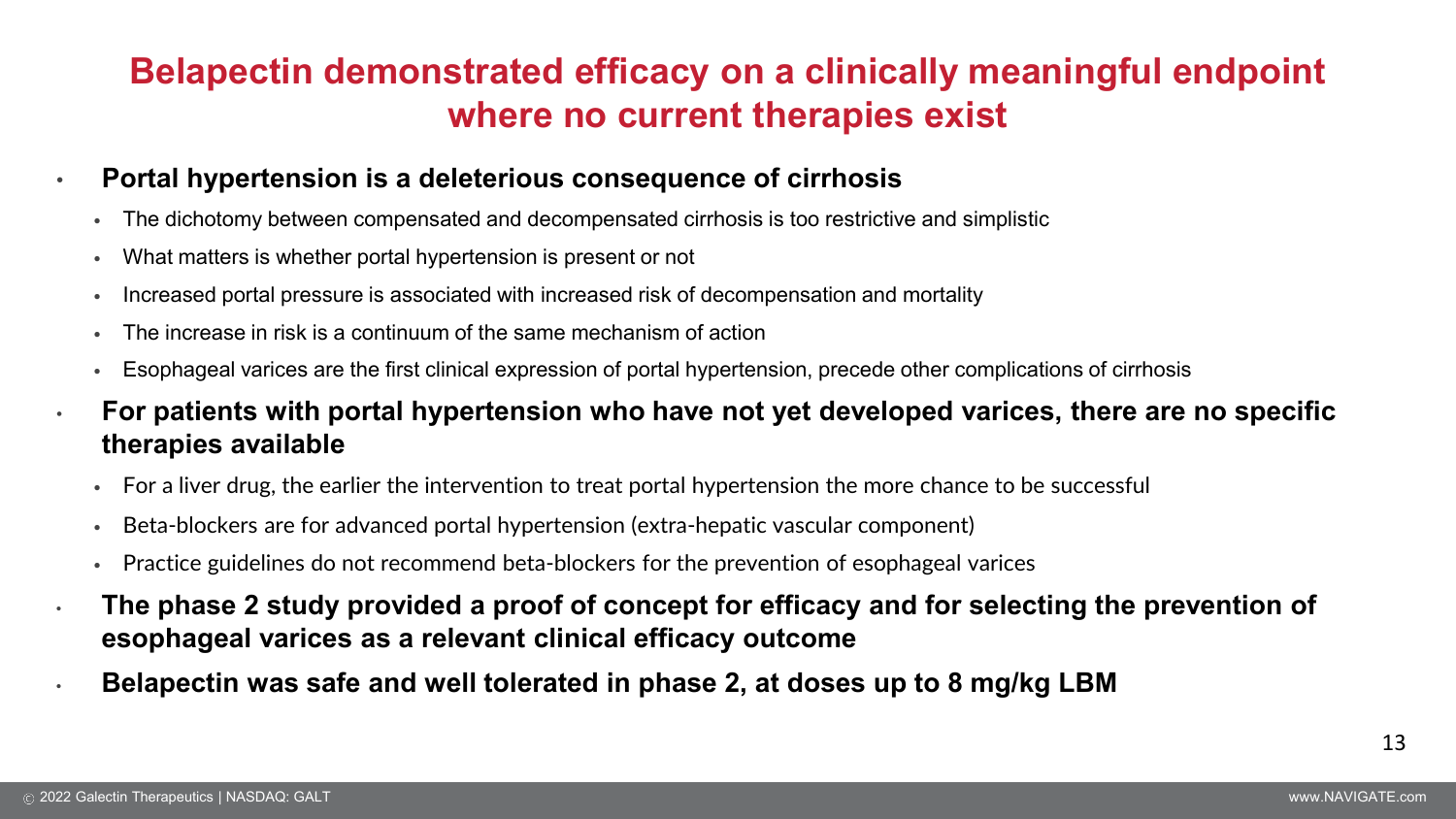### **Next step: NAVIGATE belapectin's seamless, adaptive study**

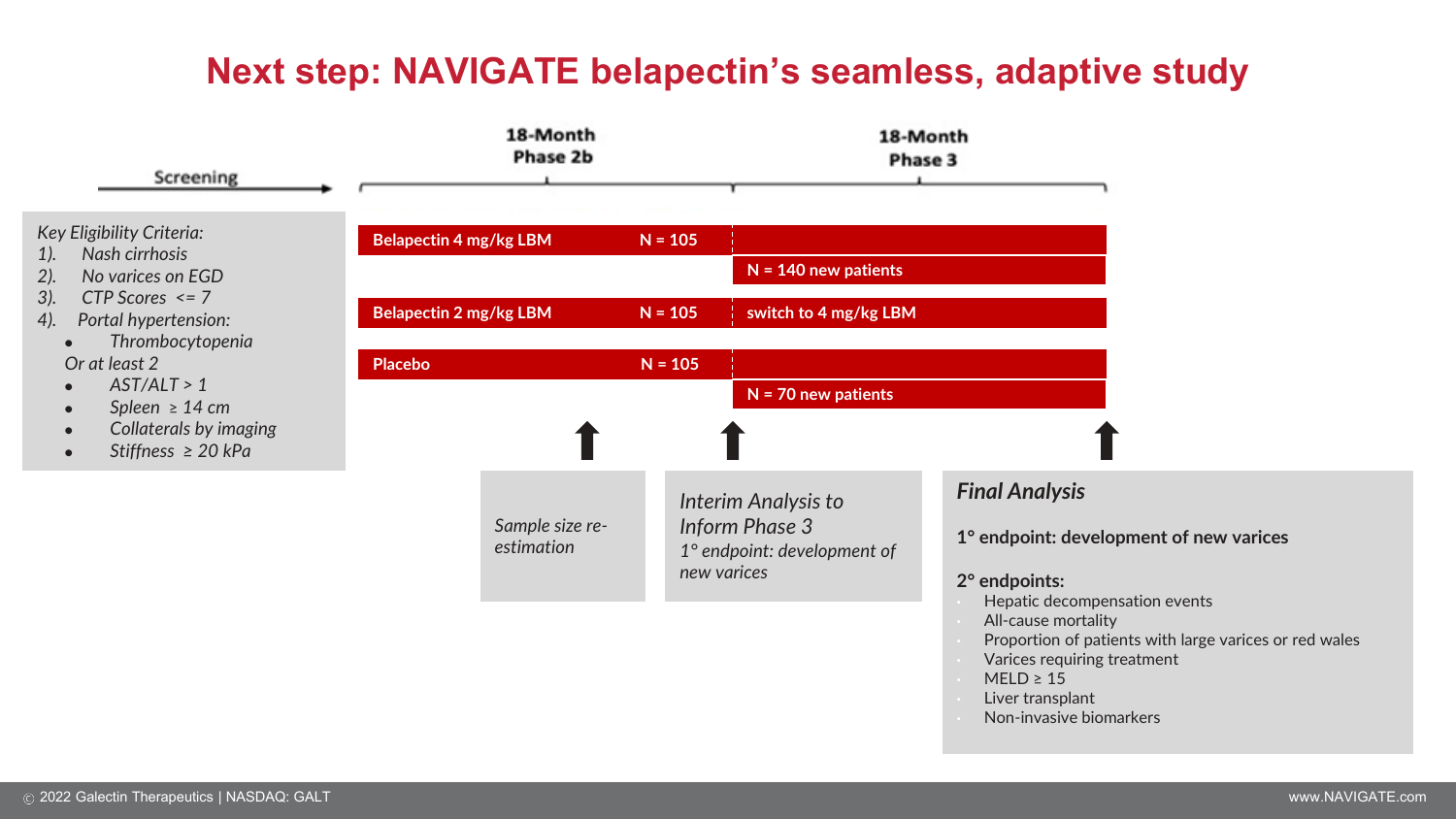### **NAVIGATE update**

- Recruitment ongoing
- Current objective: randomize approximately 315 patients in part 2b
- Approximately 130+ sites, 15 countries, 5 continents
- No systematic liver biopsies required
- Pre-screening on portal hypertension clinical criteria
- Central review of esophago-gastro-endoscopies
- **•** Interim analysis phase 2b expected  $\sim Q2$  2024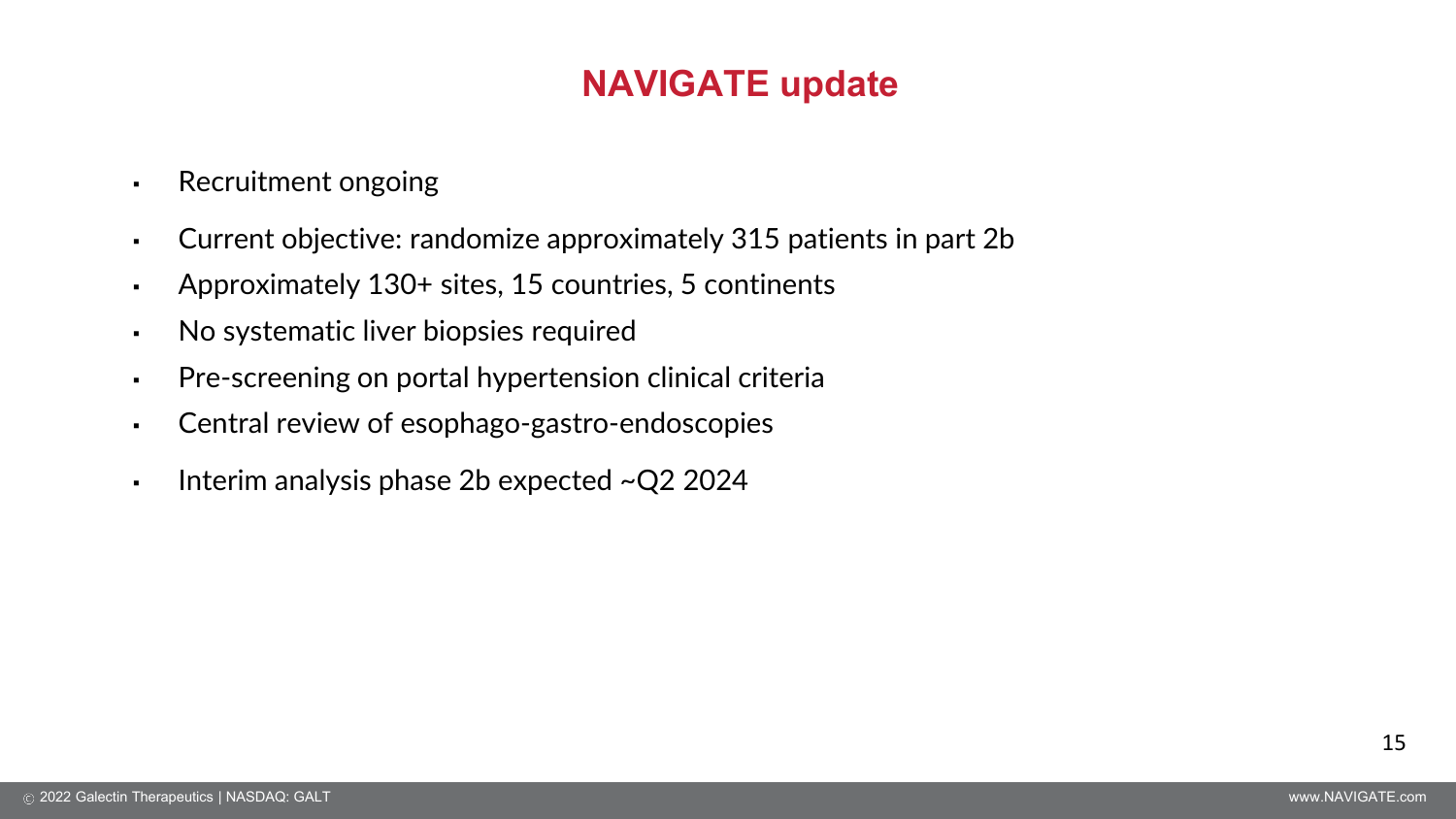### **Esophageal varix**



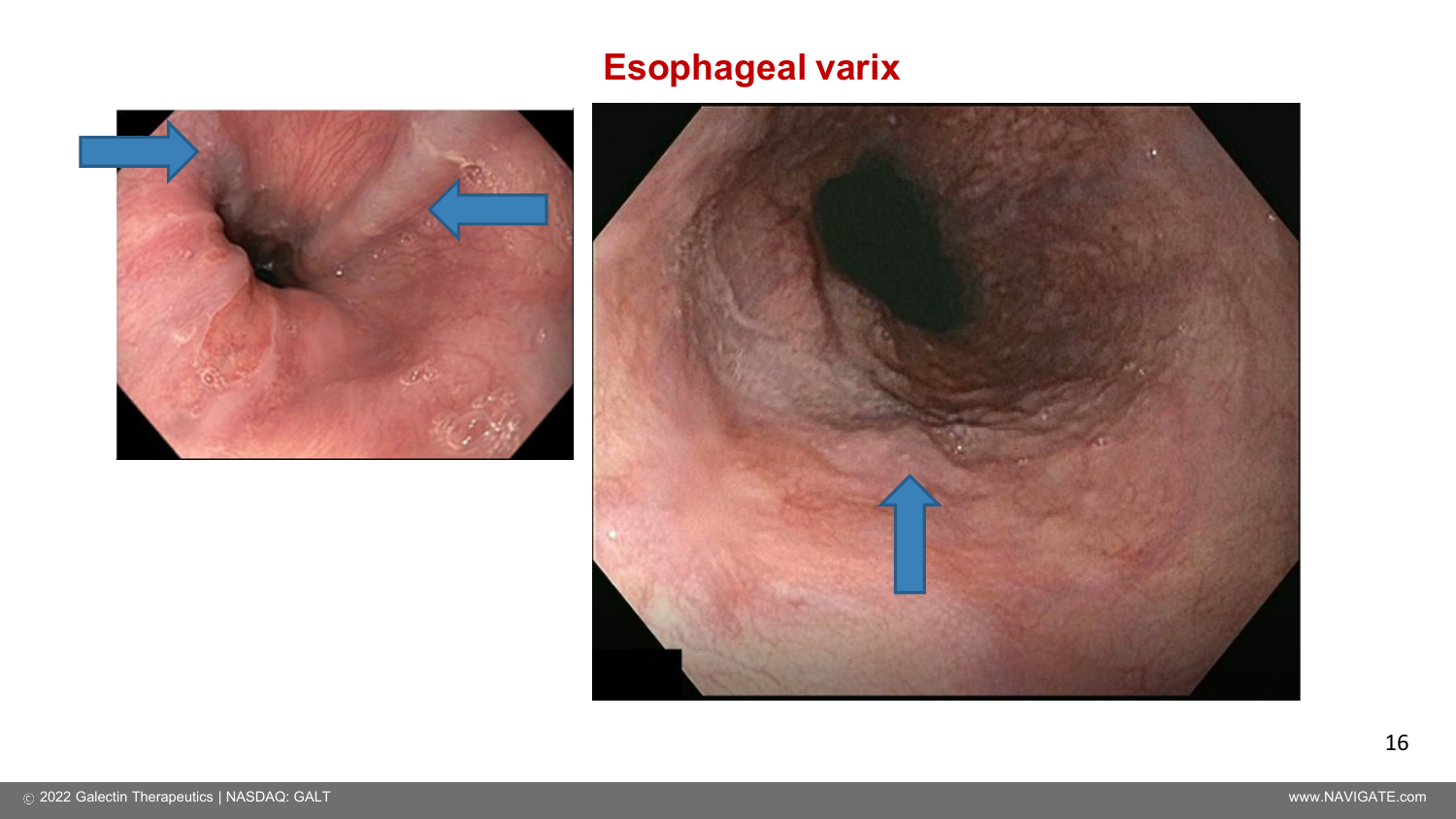### **Esophageal varices**



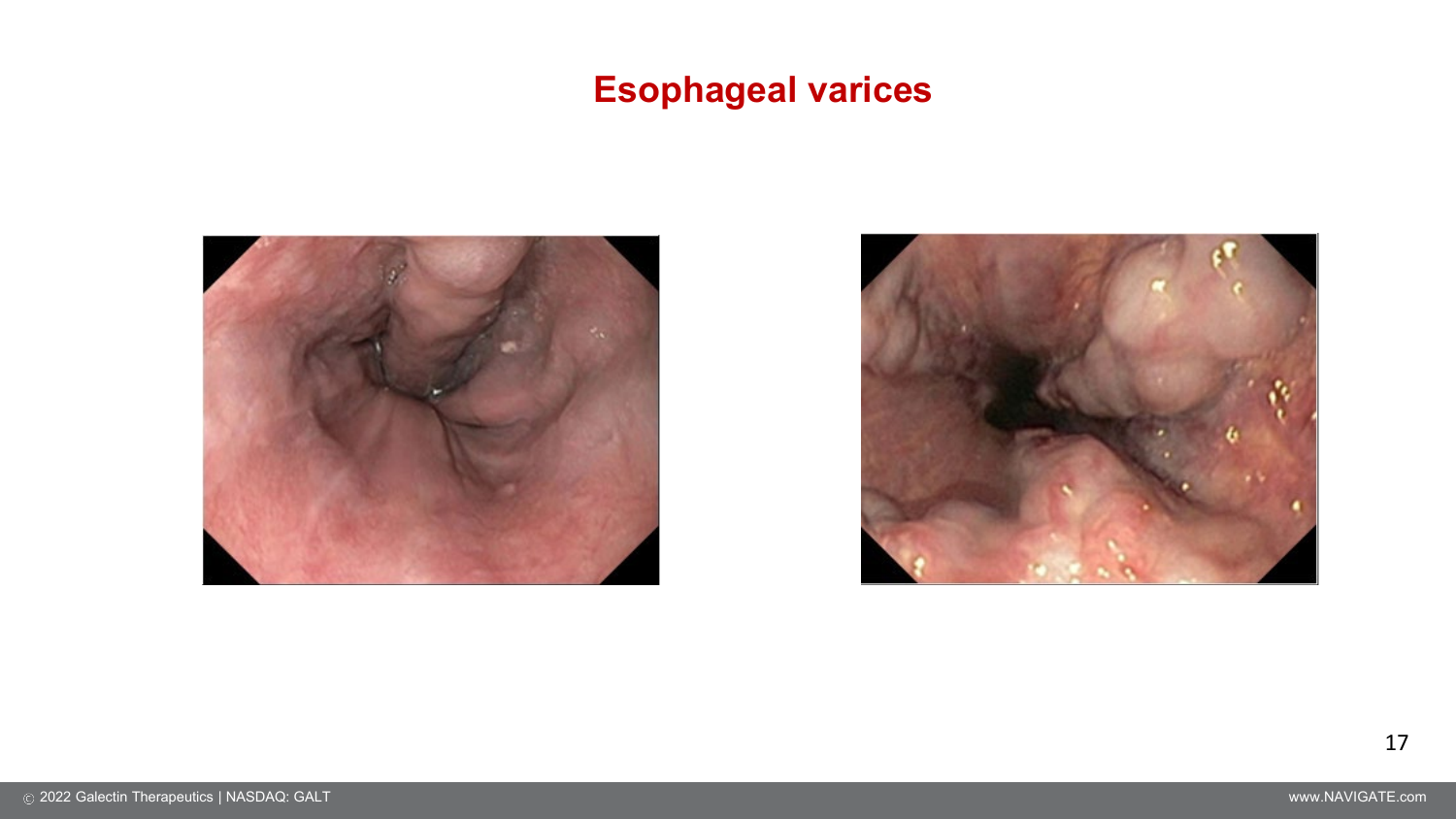### **Belapectin Oncology Data Overview**

- **Belapectin** activity demonstrated in tumor-bearing mice models (sarcoma, mammary carcinoma, and prostate adenocarcinoma)1
- **Belapectin** good tolerance, apparent safety, and efficacy demonstrated in a phase 1 study**<sup>2</sup>** and a phase 1 extension study in metastatic melanoma (MM) and head and neck squamous cell carcinoma (HNSCC):
	- **Investigator-sponsored IND in collaboration with Galectin Therapeutics.**
	- **Belapectin** used in combination with anti-PD-1 (Keytruda®, pembrolizumab).
	- Objective response observed in 50% of MM (7/14) and 33% of HNSCC (2/6) patients.
	- Extension in more advanced patients: 56% stable disease in MM (5/9) and 40% in HNSCC (2/5).
	- Combination is associated with fewer immune adverse events than expected.
	- Combination shows good tolerance and appears safe with no dose-limiting toxicity.
	- Combination significantly increases effector memory T-cell activation and reduces M-MDSCs in responders vs. nonresponders.
	- **Increased baseline expression of Gal3+ tumor cells and PD-1+CD8+ T cells in the periphery and higher serum trough** levels of pembrolizumab correlate with clinical response.
- **Conclusion**: Clinical efficacy and safety proof of concept in combination with PD-1 inhibitor achieved.

<sup>1</sup> Sturgill ER *et al*. OncoImmunol 2021;10:e1892265 <sup>2</sup> Curti B. J Immunother Cancer 2021;9:e002371